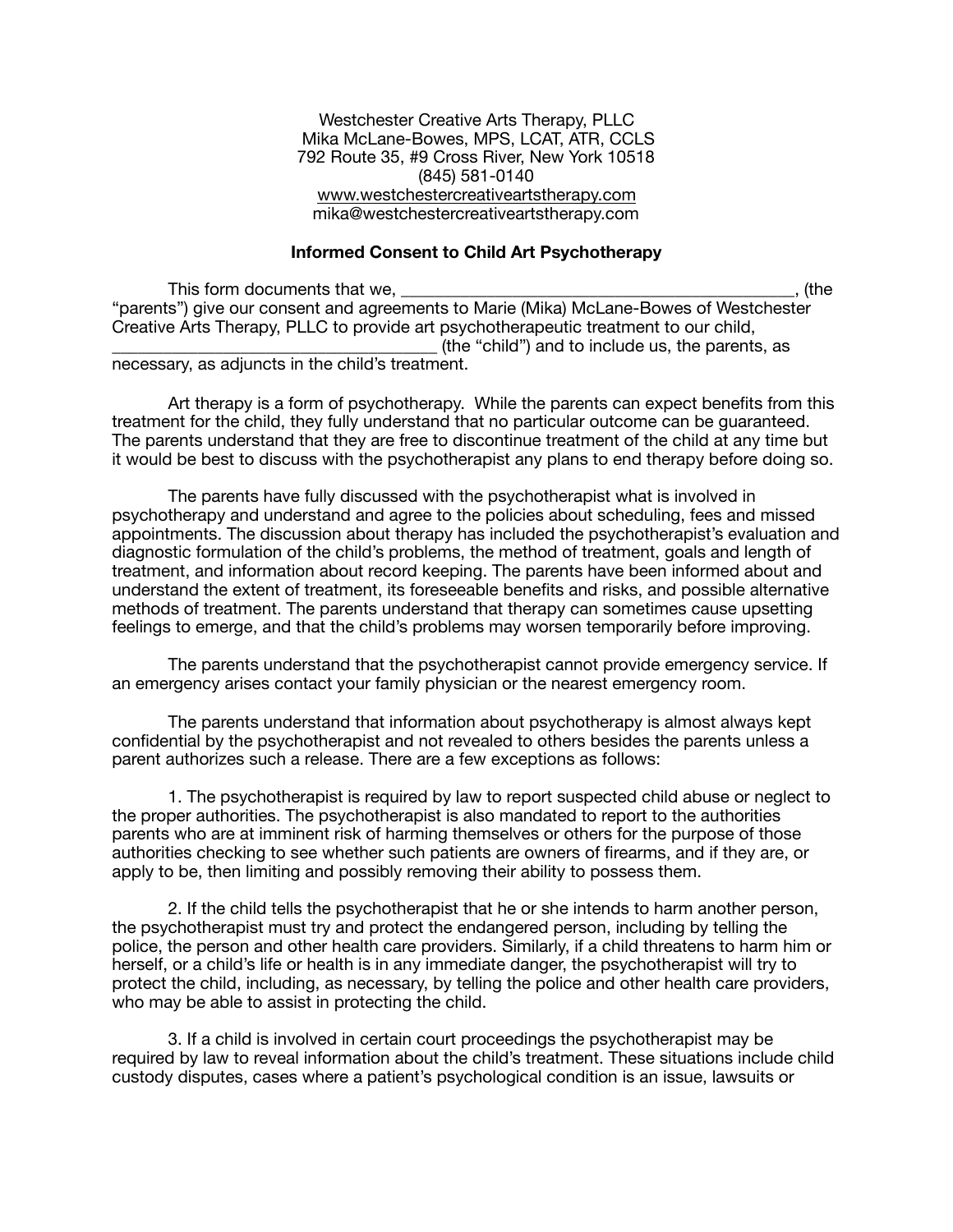formal complaints against the psychotherapist, civil commitment hearings, and court-ordered treatment.

4. If the parents' and child's health insurance or managed care plan will be reimbursing or paying the psychotherapist directly, they will require that confidentiality be waived and that the psychotherapist give them information about the child's treatment.

5. The psychotherapist may consult with other healthcare professionals about the child's treatment, but in doing so will not reveal the child's name or other information that might identify the child unless specific consent to do so is obtained from a parent. Further, when the psychotherapist is away or unavailable, another psychotherapist might answer calls and so will need to have some information about the child's treatment.

6. If an account with the psychotherapist becomes overdue and responsible parties do not work out a payment plan, the psychotherapist will have to reveal limited information about the patient's treatment in taking legal measures to be paid. This would include the child's and parents' names, social security number, address, dates and type of treatment and the amount due.

In all of the situations described above, the psychotherapist will try to discuss the situation with a parent before any confidential information is revealed, and will reveal only the least amount of information that is necessary.

The parents or legal guardians of the child, have rights to general information about what takes place in the child's therapy, to information about the child's progress in therapy, to information about any dangers the child might present to self or others, and, upon request, to obtain copies of the child's treatment record (with certain qualifications and exceptions). If you wish to see your child's records, it is recommend that they be reviewed in the therapists presence so that the contents can be discussed, as artwork done during therapy may be misinterpreted. The parents understand that it is usually best not to ask for specific information about what was said in therapy sessions as this might break the trust between the child and the psychotherapist, especially for children over the age of 12.

The parents agree that in the event custody of, or visitation with, the child is contested in a legal proceeding, neither the parents nor their attorneys will require the psychotherapist to testify at any of the proceedings, because to do so would hurt the child's treatment, because the psychotherapist's role is a therapeutic and not evaluative one, and because other forensic professionals would be better able and more appropriate to conduct any necessary evaluation. Because of these limitations, the psychotherapist also will not be able to give any opinion regarding custody, visitation or any other legal issue. If such a proceeding does occur, the parents agree that the psychotherapist's role will be limited to providing to a mental health professional appointed to perform such an evaluation, and/or to the attorneys, law guardian, if any, and the judge involved in the legal proceeding, written information regarding, and/or the record of, the child's treatment; the psychotherapist will provide these either as required by law or upon the authorization of either parent.

The psychotherapist has explained to the parents that children with two parents have the best chance to benefit from therapy if both parents are involved and cooperate with each other and the psychotherapist. If both child's parents are consenting to therapy:

• Each of us agrees that he or she will not end the child's therapy without the agreement of the other parent, and that if we disagree about the child's continuing in therapy, we will try to come to an agreement, by counseling if necessary, before ending the child's therapy.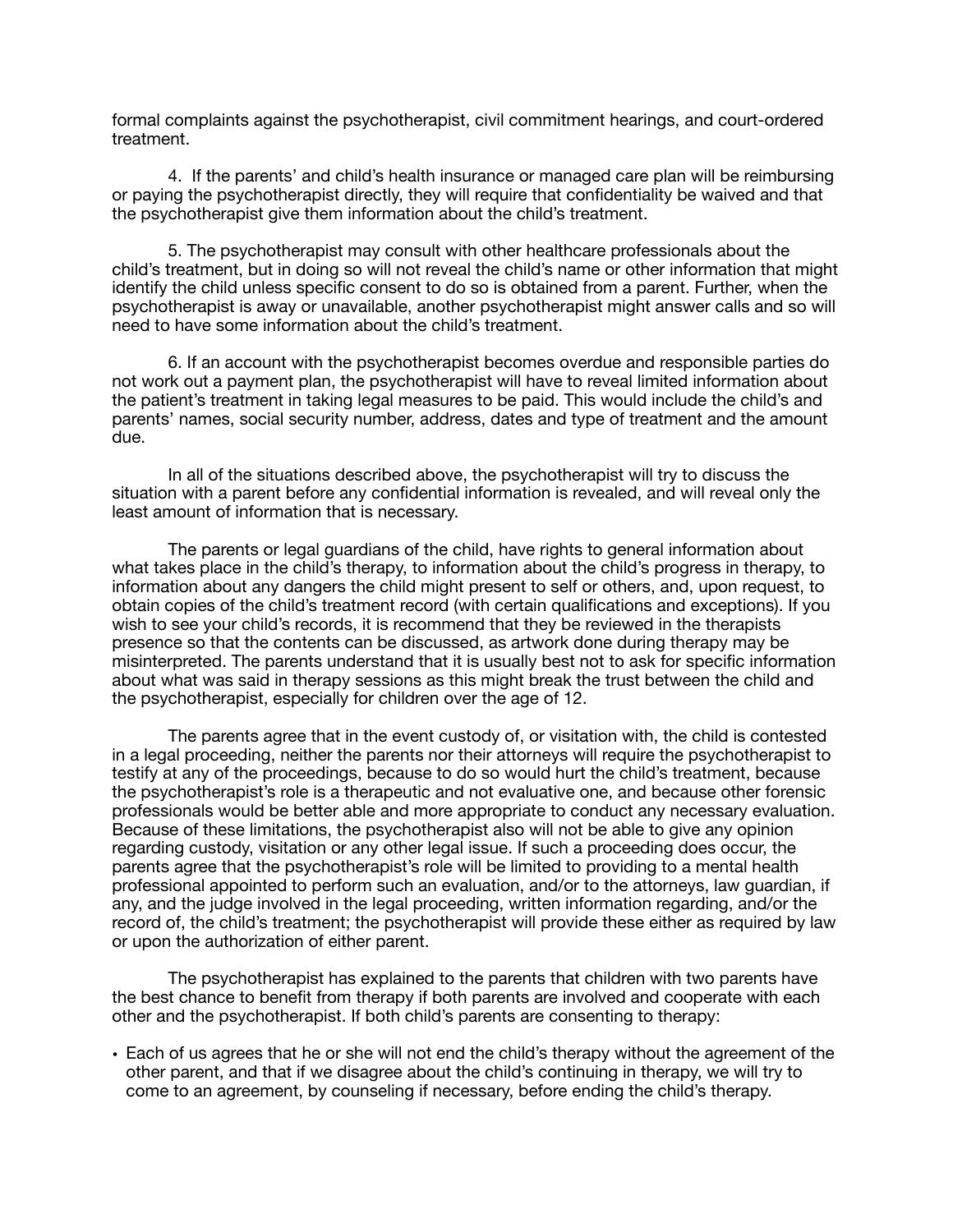- We each agree to cooperate with the treatment plan of the psychotherapist for the child and understand that without mutual cooperation, the psychotherapist may not be able to act in the child's best interests and may have to end therapy.
- We agree that each of us has and shall continue to have the right to information about the child's treatment and to the treatment records of the psychotherapist regarding the child, and agree that the psychotherapist may release information or records to either of us without any additional authorization of the other.

If the parents and child are participating in a managed care plan, the parents have discussed with the psychotherapist their financial responsibility for co-payments, and the plan's limits on the number of therapy sessions. If the parents are not participating in a managed care program, they understand that they are fully financially responsible for treatment, including any portion of fees not reimbursed by health insurance. The psychotherapist has also discussed options for continuation of treatment when managed care or health insurance benefits end.

The parents understand that they have a right to ask the psychotherapist about the psychotherapist's raining and qualifications and about where to file complaints about the psychotherapist's professional conduct.

### Art Materials

The cost for art materials is included in the therapy fee. The client or parent must inform the therapist of allergies or sensitivities to specific materials. Art materials may stain clothing and while every effort is made to protect against staining, it is best to wear comfortable, old clothing and/or protective smocks.

### Artwork

Artwork created in art therapy sessions is generally the property of the client. In some cases it may be requested that artwork be held in the office until treatment is completed. Artwork made in session is part of the clinical record and the therapist reserves the right to take and keep photographs of the artwork. Should the request be made to show these photographs (unidentified by name) for educational purposes, or publication, a signed consent form would be submitted to you.

# Appointments and Cancellations

A typical child psychotherapy session is 45 minutes to an hour in length and payment is due at the time of service. Checks can be made out to Westchester Creative Arts Therapy, PLLC. Clients are seen by appointment only. Appointments not cancelled **within 24 hours** in advance of the appointment, will be charged at the full rate.

# Reception Room

When you arrive for your appointment, please wait in the reception area. Children must be supervised by an adult while in the reception area. Unless prior arrangements have been made, please remain in the reception area while your child is in session.

# Contacting Me

I check my confidential voicemail frequently and make every effort to return calls on the same day, with the exception of weekends and holidays. When leaving a message please specify best times to reach you.